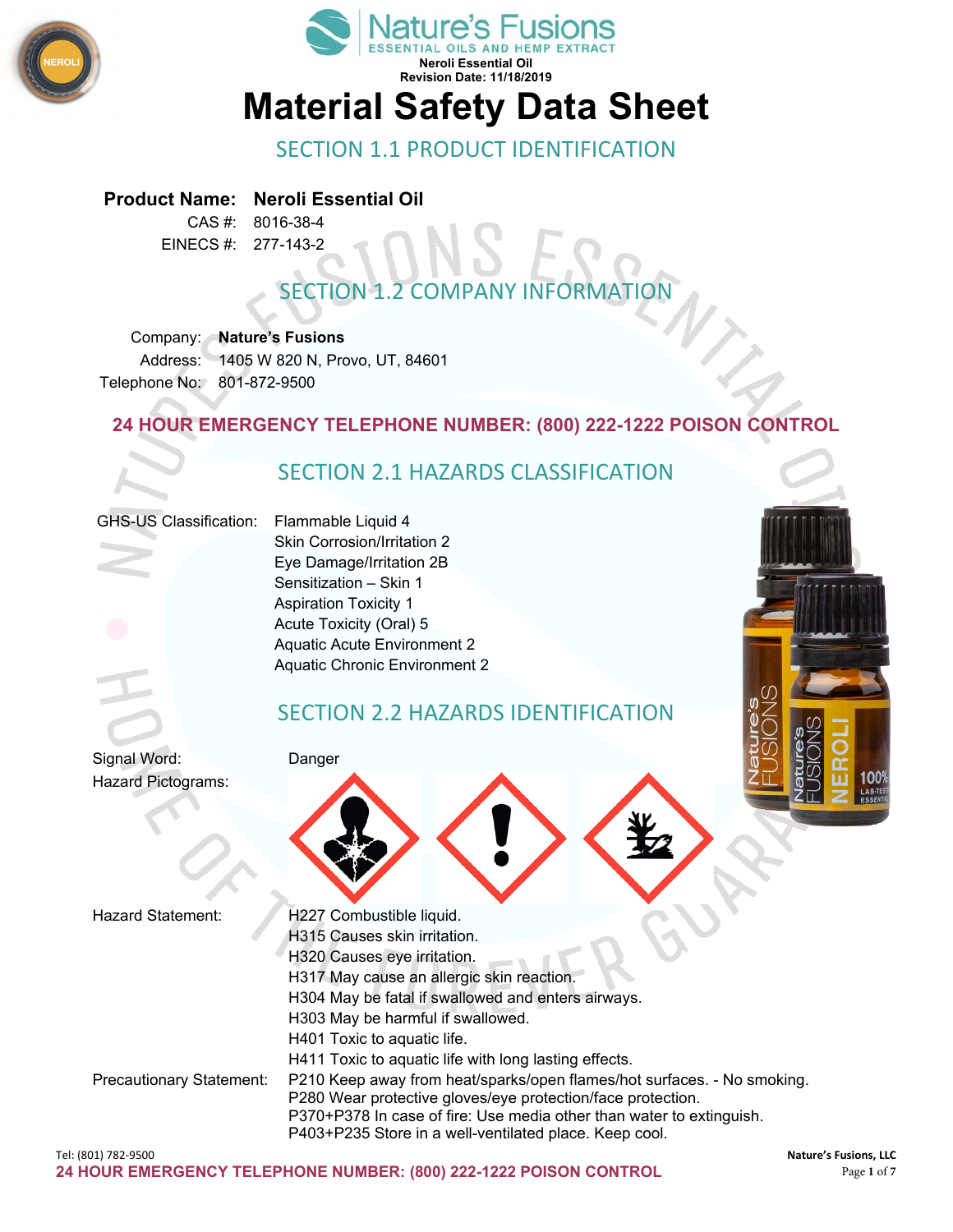



**Neroli Essential Oil Revision Date: 11/18/2019**

P264 Wash face, hands, and any exposed skin thoroughly after handling. P302+P352+P362 IF ON SKIN: Wash with plenty of soap and water. Take off contaminated clothing and wash before reuse. P305+P351+P338 IF IN EYES: Rinse cautiously with water for several minutes. Remove contact lenses, if present and easy to do. Continue rinsing. P337+P313 If eye irritation persists: Get medical advice/attention. P261 Avoid breathing dust/fume/gas/mist/vapors/spray. P272 Contaminated work clothing should not be allowed out of the workplace. P333+P313 If skin irritation or rash occurs: Get medical advice/attention. P363 Wash contaminated clothing before reuse. P301+P310+P331 IF SWALLOWED: Immediately call a POISON CENTER or doctor/physician. Do NOT induce vomiting. P405 Store locked up. P273 Avoid release to the environment. P501 Dispose of contents/container in accordance with local/regional/national/international regulations.

## SECTION 2.3 OTHER HAZARDS INDENTIFICAT

Other Hazards: No additional information available.

## SECTION 3. COMPOSITION

| <b>Product Name</b> | CAS#      | EC#       | <b>Concentration</b> |
|---------------------|-----------|-----------|----------------------|
| Neroli              | 8016-38-4 | 277-143-2 | 100%                 |

#### SECTION 4.1 NECESSARY FIRST AID MEASURES

Eye Contact: In case of contact with eyes rinse thoroughly with water. Inhalation: Attend to fresh air. In case of complaints seek medical attention. Ingestion: If swallowed, do not induce vomitting; call for medical help immediately. Skin Contact: In case of contact with skin wash immeddiately with soap and water.

#### SECTION 4.2 SYMPTOMS

| Eve Contact: | No additional information available.               |
|--------------|----------------------------------------------------|
| Inhalation:  | No additional information available.               |
|              | Ingestion: No additional information available.    |
|              | Skin Contact: No additional information available. |

# SECTION 4.3 OTHER FIRST AID MEASURES

Medical Attention/Special Treatment: Treat symptomatically.

#### SECTION 5.1 EXTINGUISHING

Suitable Extinguishing media: CO2. Alcohol-Resistant Foam. Unsuitable Extinguishing media: Water.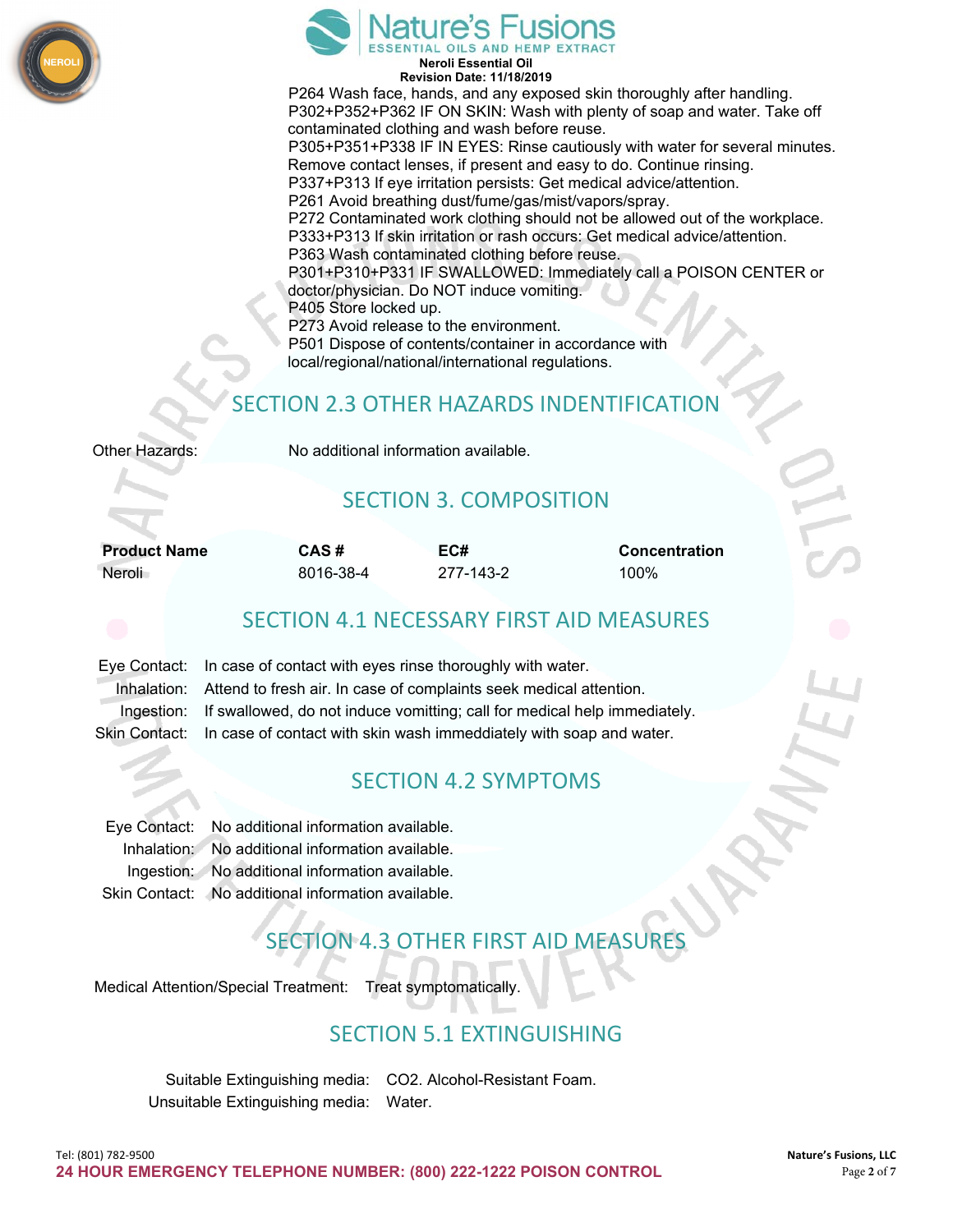



Special Hazards Arising from Chemical: Vapors may form explosive mixture with air.

#### SECTION 5.3 FIRE FIGHTING MEASURES

Firefighter Instructions: Wear self-contained breathing apparatus and protective suits. Protection during firefighting: No additional information available.

# SECTION 6.1 ACCIDENTAL RELEASE MEASURES

| Personal Precautions: Us             |  |
|--------------------------------------|--|
| Protective equipment: No             |  |
| <b>Environmental Precautions:</b> Do |  |

e personal protective equipment. protectional information available. not allow to enter canalization/waterways/groundwater. Inform respective authorities in case of seepage into water course or sewage system.

# SECTION 6.2 ACCIDENTAL RELEASE CLEANING MEASURES

Methods and Material for Cleaning Up: Soak up with absorbent, inert material (sand, universal binders) and dispose contaminated material as waste. Dispose of in accordance with federal, state and local environmental regulations.

#### SECTION 7.1 PRECAUTIONS FOR HANDLING

Precautions for handling: Use only in well ventilated area. Avoid contact with skin, eyes and clothing. NO SMOKING. Keep away from possible sources of ignition. No smoking.

## SECTION 7.2 CONDITIONS FOR SAFE STORAGE

Conditions for safe storage: Store in well filled tight suitable containers; drums should only be considered as a means of transportation. Do not store with flammable or explosive materials and strong oxidizing agents. Keep drums tightly closed. Store dark, dry and under cold temperatures. Protect against warming / overheating.

## SECTION 8.1 EXPOSURE AND ENGINEERING CONTROLS

PEL, ACGIH, TLV exposure limit: No additional information available. Appropriate engineering controls: Showers. Eyewash stations. Ventilation systems.

# SECTION 8.2 PERSONAL PROTECTION/EQUIPMENT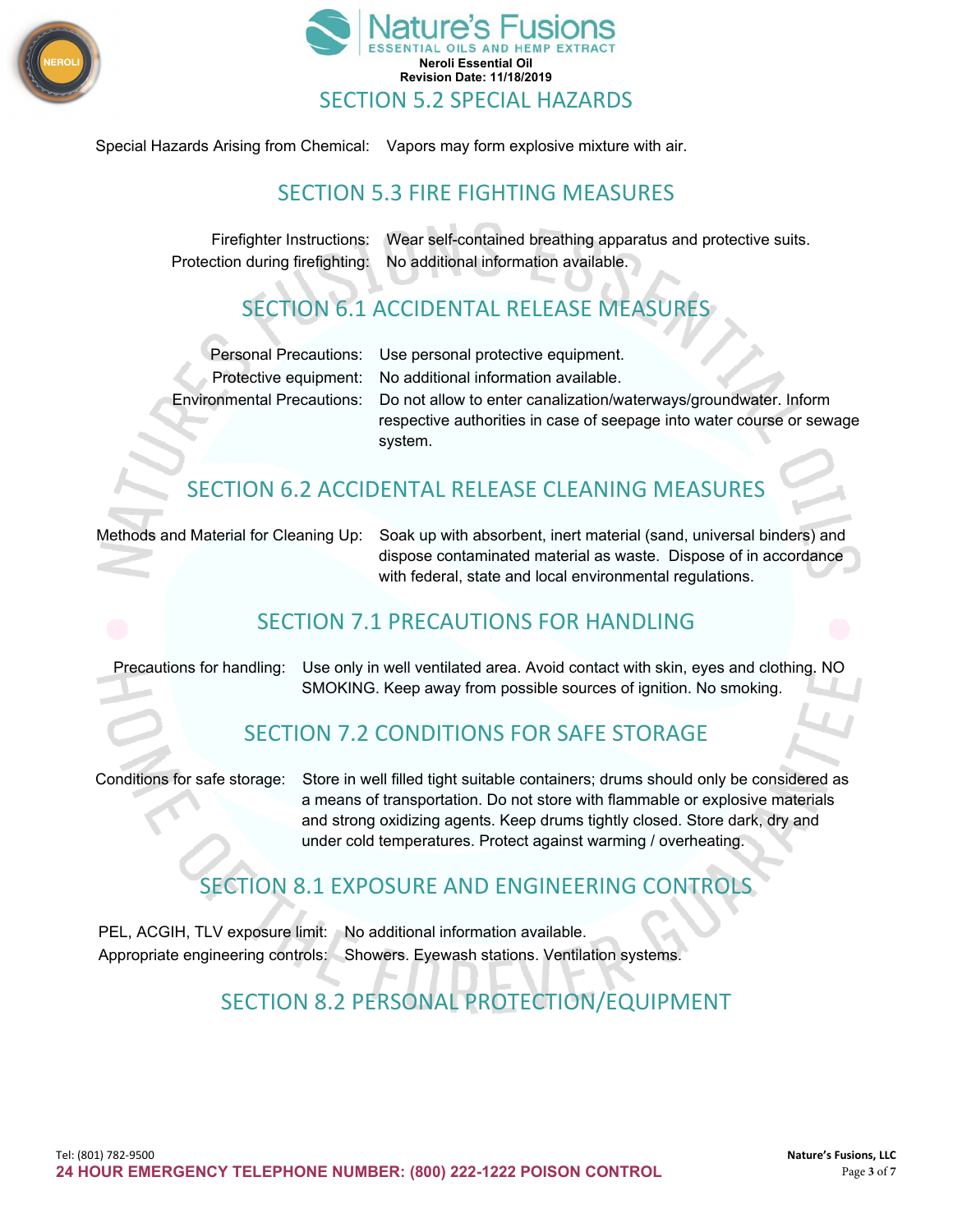



**Neroli Essential Oil** 

Environmental Exposure Control: No additional information available.

**Revision Date: 11/18/2019** Eye/Face Protection: Avoid contact with eyes. Wear safety glasses with side shields (or goggles). Hand Protection: Wear protective gloves. Skin and Body Protection: Wear suitable protective clothing. Respiratory Protection: Wear suitable respiratory equipment in case of insufficient ventilation.

# SECTION 8.3 ADDITIONAL INFORMATION

Other: No additional information available.

## SECTION 9.1 PHYSICAL PROPERTIES

Physical State: Liquid.

Appearance: Thin, clear, pale yellow liquid Odor: Middle note with a medium aroma, this type has dry top notes. Odor Threshold: No data available.

## SECTION 9.2 CHEMICAL PROPERTIES

| pH:                                         | No data available.                                                                           |
|---------------------------------------------|----------------------------------------------------------------------------------------------|
| <b>Melting Point/Freezing Point:</b>        | No data available.                                                                           |
| Boiling Point:                              | No data available.                                                                           |
| Flash Point:                                | $61^\circ$ C                                                                                 |
| Evaporation Rate:                           | No data available.                                                                           |
| Flammability (solid, gas):                  | No data available.                                                                           |
| Explosive limits:                           | Product is not explosive; however formation of explosive air/vapor mixtures are<br>possible. |
| Vapor Pressure:                             | No data available.                                                                           |
| Vapor Density:                              | No data available.                                                                           |
| Specific Gravity:                           | $0.864 - 0.881$ @ 20° C (68° F)                                                              |
| Solubility:                                 | Not water soluble.                                                                           |
| Partition coefficient:<br>(n-octanol/water) | No data available.                                                                           |
| <b>Autoignition Temp:</b>                   | No data available.                                                                           |
| Decomposition Temp:                         | No data available.                                                                           |
| Viscosity: <sub>-</sub>                     | No data available.                                                                           |
|                                             |                                                                                              |

SECTION 10. STABILITY AND REACTIVITY

Tel: (801) 782‐9500 **Nature's Fusions, LLC 24 HOUR EMERGENCY TELEPHONE NUMBER: (800) 222-1222 POISON CONTROL** Page **4** of **7**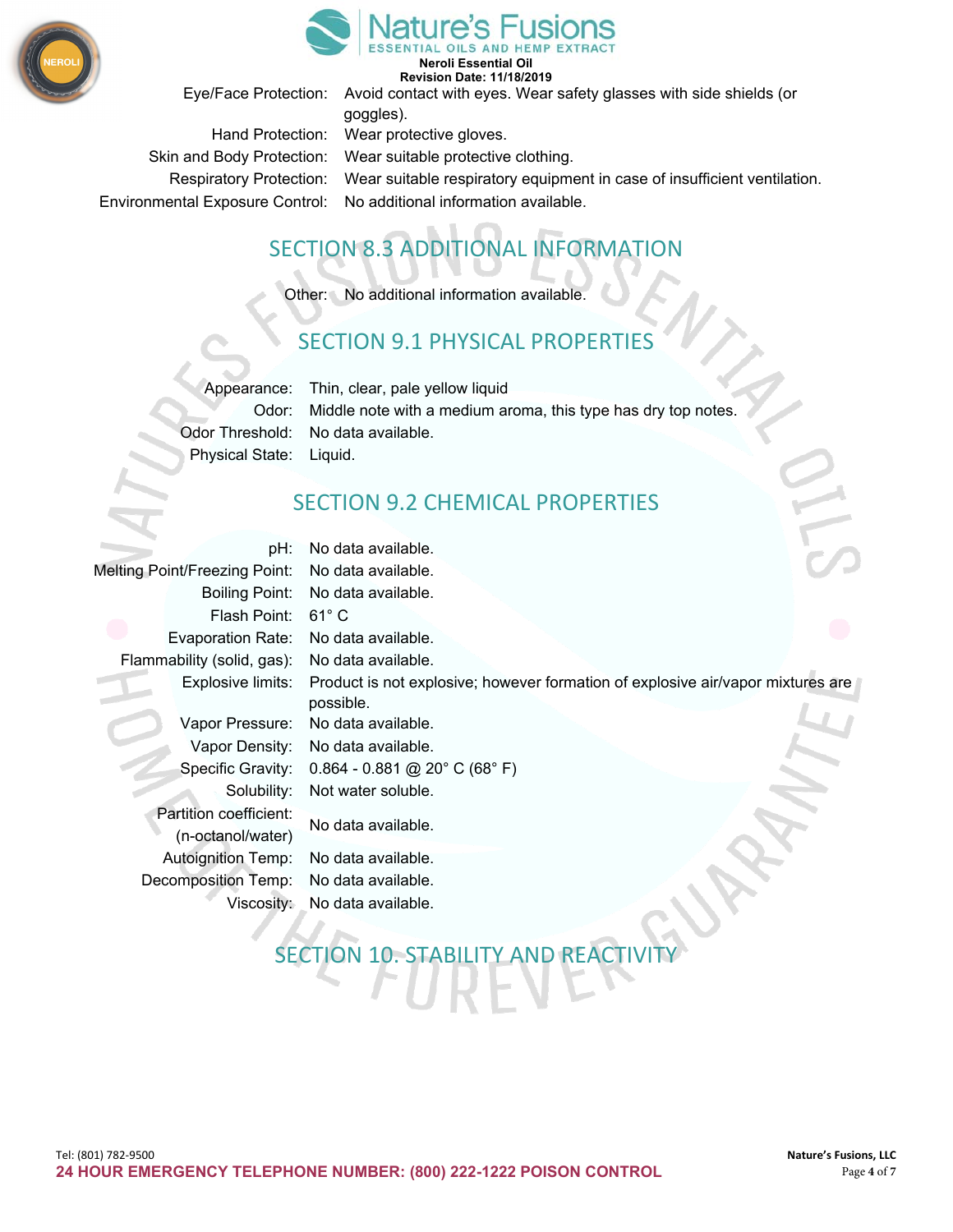

**Neroli Essential Oil Revision Date: 11/18/2019**

Reactivity: No additional information available. Chemical Stability: No additional information available.

Incompatible Materials: Strong acids and oxidizing agents. Hazardous Combustion No dangerous decomposition known. or Decomposition Products:

Hazardous Reactions: Formation of explosive gas mixture with air possible. In case of unpropitious storing conditions (air admission, heat accumulation) self-ignition is possible for moistened solids (e.g. cloth, pulp, filter panels, binder).

# SECTION 11.1 ROUTES OF EXPOSURE

Inhalation: No additional information available. Skin Contact: Irritant to skin and to mucous membranes. Sensitization through skin contact. Eye Contact: Irritating effect to eyes. Ingestion: No additional information available.

#### SECTION 11.2 RELATED SYMPTOMS

| Inhalation: Refer to section 4.2   |
|------------------------------------|
| Skin Contact: Refer to section 4.2 |
| Eye Contact: Refer to section 4.2  |
| Ingestion: Refer to section 4.2    |

# SECTION 11.3 OTHER TOXICOLOGICAL INFORMATION

Delayed/Chronic Effects: May cause allergic reactions on skin, may result in difficulty breathing. Toxicity: No additional information available. Carcinogenic: Not Carcinogenic

## SECTION 12.1 ECOLOGICAL INFORMATION

Eco-toxicity: Do not allow to enter canalization/waterways/groundwater. Persistence and Degradability: No additional information available. Bio-accumulative: No additional information available. Mobility in Soil: No additional information available.

# SECTION 12.2 OTHER ECOLOGICAL INFORMATION

Other Adverse Effects: Also poisonous for fish and plankton in water bodies. May cause long-term adverse effects in the aquatic environment. Very toxic for aquatic organisms.

# SECTION 13. DISPOSAL CONSIDERATION

Waste Disposal Method: The waste management measures shall be assessed on a case by case basis, depending on the composition of the waste itself, in accordance with the provisions of european and national legislation in force. For handling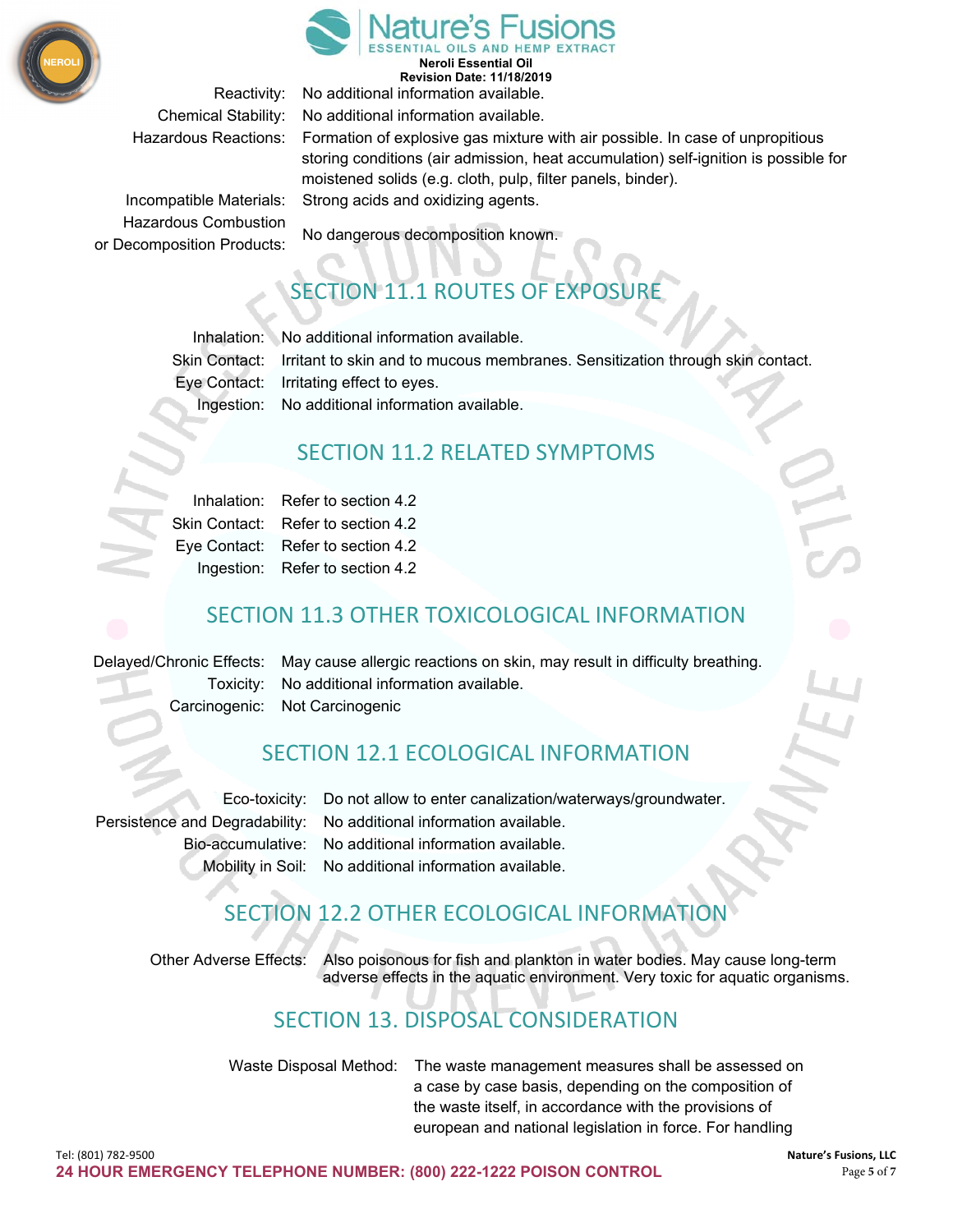



**Neroli Essential Oil Revision Date: 11/18/2019**

and measures to be taken in case of accidental dispersion of the waste, please refer to the general indications mentioned on points 6 and 7; nevertheless, special precautions and specific actions should be assessed based on the composition of the waste. Please proceed with the disposal of the waste of the substance after evaluating the possibilities of re-use or re-use in the same or in a different production cycle; or after evaluating the possibility to give it to authorized companies in accordance with Legislative Decree no. 152/2006. Waste consisting of the empty containers must be placed in a specifically identified area for their collection, pending the disposal process. This area must be paved and properly covered in order to prevent the washing away which may be caused by rains. The containers, previously emptied, can be disposed of in landfills for special hazardous waste which are authorized to collect the related waste code. Disposal through the discharge of wastewater is not allowed.

Contaminated Packaging Disposal Method: No additional information available.

#### SECTION 14. TRANSPORT INFORMATION

| DOT Shipping (Land):  | Regul        |
|-----------------------|--------------|
| IATA Shipping (Air):  | Regul        |
| IMDG Shipping (Boat): | Regul        |
| Proper Shipping Name: | <b>Extra</b> |
| UN #:                 | 1169         |
| Hazard Class:         | 3            |
| Packaging Group:      | Ш            |
|                       |              |

ulated ulated ulated acts, Aromatic, Liquid

#### SECTION 15. REGULATORY INFORMATION

US Federal Regulations: Listed on the United States TSCA (Toxic Substances Control Act) inventory. International Regulations: Listed on the Canadian DSL (Domestic Substances List)

#### SECTION 16. OTHER INFORMATION

Health Hazard (HMIS): N/A Flammability Hazard (HMIS): N/A Physical Hazard (HMIS): N/A Sara 313: None California Proposition 65: Product contains Myrcene.

**Creation Date:** 8/5/2017